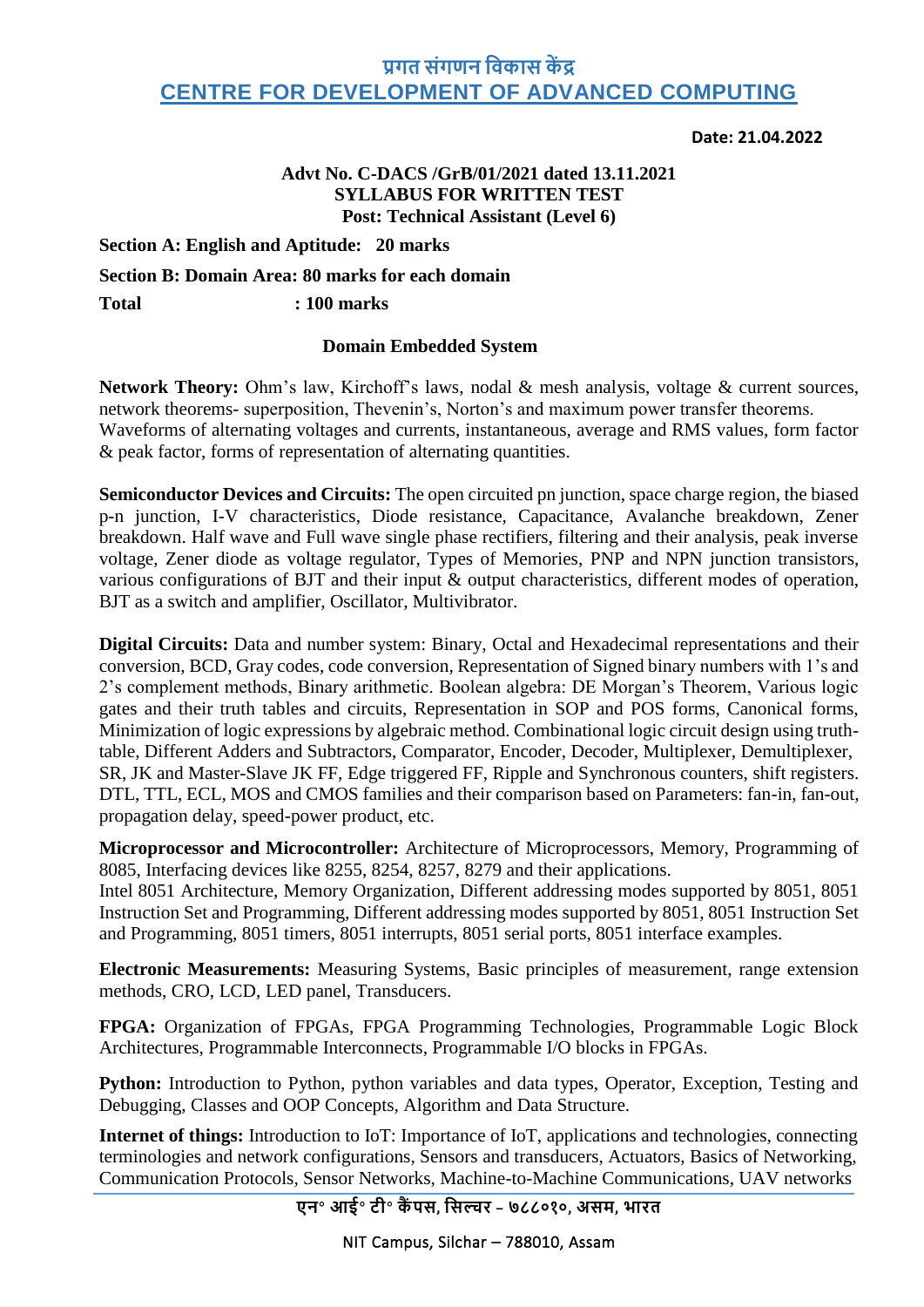# **प्रगत संगणन विकास कें द्र CENTRE FOR DEVELOPMENT OF ADVANCED COMPUTING**

## **Domain: Software Technology**

- Programming with C
- Object Oriented Programming with C++
- Basics of internet
- Client Server Communication
- Web Programming Basics
- HTML
- XML
- CSS
- JavaScript
- Java
- JSP
- Python
- Basics of DBMS and SQL
- MySQL